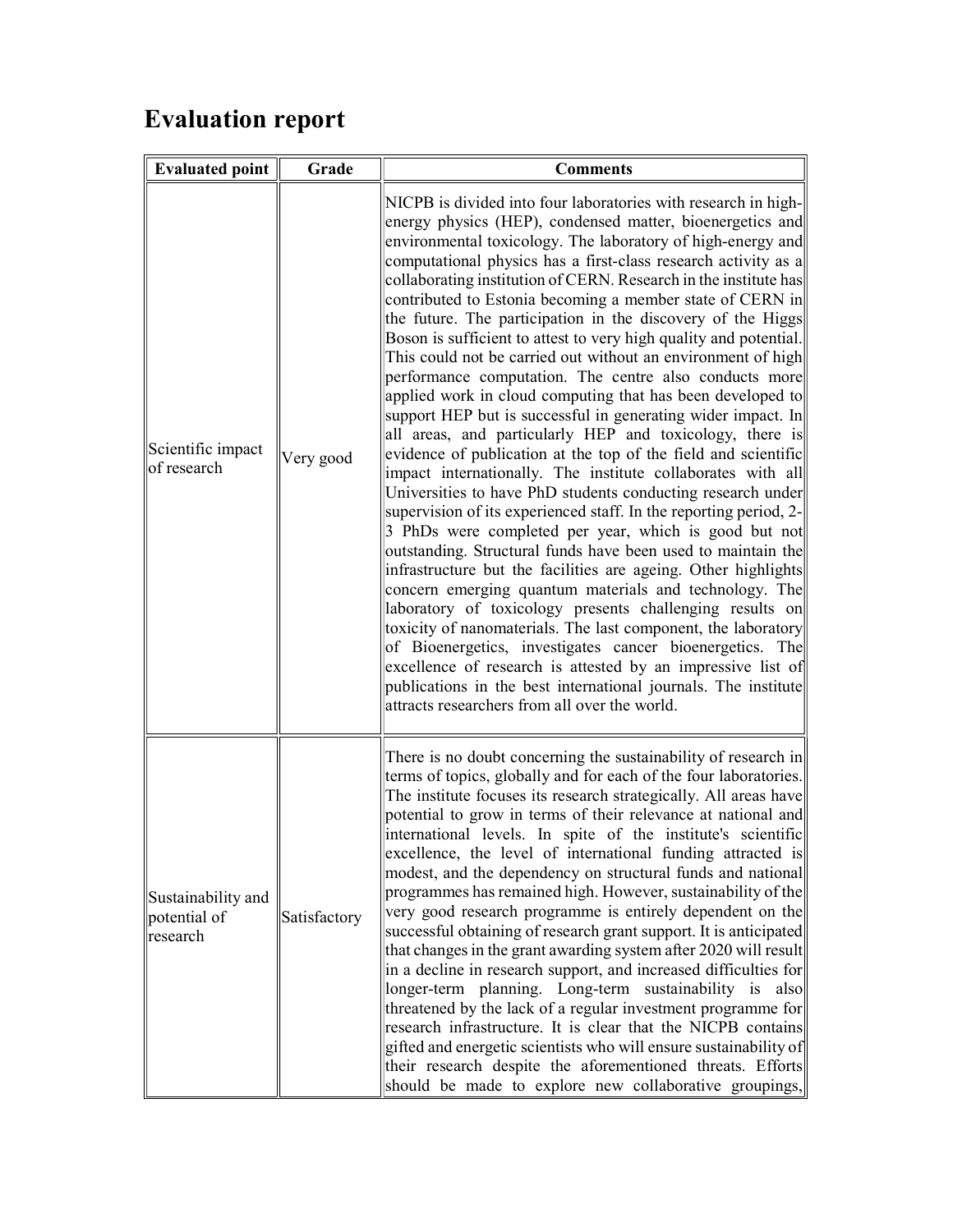| <b>Evaluated point</b>                                                                                                                                                                                                                                                                                                                                                                                                                                                                                                                                                                                                                                                                  | Grade     | <b>Comments</b>                                                                                                                                                                                                                                                                                                                                                                                                                                                                                                                                                                                                                                                                                                                                                                                                      |
|-----------------------------------------------------------------------------------------------------------------------------------------------------------------------------------------------------------------------------------------------------------------------------------------------------------------------------------------------------------------------------------------------------------------------------------------------------------------------------------------------------------------------------------------------------------------------------------------------------------------------------------------------------------------------------------------|-----------|----------------------------------------------------------------------------------------------------------------------------------------------------------------------------------------------------------------------------------------------------------------------------------------------------------------------------------------------------------------------------------------------------------------------------------------------------------------------------------------------------------------------------------------------------------------------------------------------------------------------------------------------------------------------------------------------------------------------------------------------------------------------------------------------------------------------|
|                                                                                                                                                                                                                                                                                                                                                                                                                                                                                                                                                                                                                                                                                         |           | alternative sources of income such as industrial sponsorship,<br>and greater participation in EU grant programmes.                                                                                                                                                                                                                                                                                                                                                                                                                                                                                                                                                                                                                                                                                                   |
| Societal<br>importance of<br>research                                                                                                                                                                                                                                                                                                                                                                                                                                                                                                                                                                                                                                                   | Very good | The overall societal impact is very good. This includes impact<br>of the computing activity through spin-outs, and work of<br>relevance to the environment and health. This is attested also<br>by part of the research itself that concern societal issues<br>(toxicology, cancer), by the fact that the knowledge in high<br>performance computation induced start-up companies, e.g.<br>OpenNode and Lingvist, which develop cloud platforms for<br>scientific computing, and computer systems for language<br>learning respectively. The Environmental Toxicology Lab<br>provides important information on the toxicity of nanoparticles<br>to a range of microbial and animal systems, of relevance to<br>understanding environmental fate of nanoparticles and<br>implications for ecosystem and human health. |
| Scientific basis in<br>the field is<br>sufficient to<br>conduct doctoral<br>studies. (This<br>question should be<br>answered only if:<br>a) institution being<br>evaluated is<br>conducting<br>doctoral studies<br>and; b) The field<br>being evaluated is<br>proposed to grant<br>positive<br>evaluation. If<br>these conditions<br>are met then: a) If<br>the level of<br>scientific basis is<br>sufficient for<br>conducting<br>doctoral studies in<br>every structural<br>unit being<br>evaluated, then the<br>answer should be<br>$\parallel$ , yes"; b) If the<br>scientific basis is<br>not sufficient in<br>some structural<br>units, then those<br>units should be<br>listed.) |           | The answer is yes. PhD students are not administratively<br>attached to this institute and depend also on an university.<br>However, they work there with excellent conditions and have<br>the opportunity to participate in the high-level research<br>programmes of this institute. The evaluation committee met<br>some of them and could see this first hand.                                                                                                                                                                                                                                                                                                                                                                                                                                                    |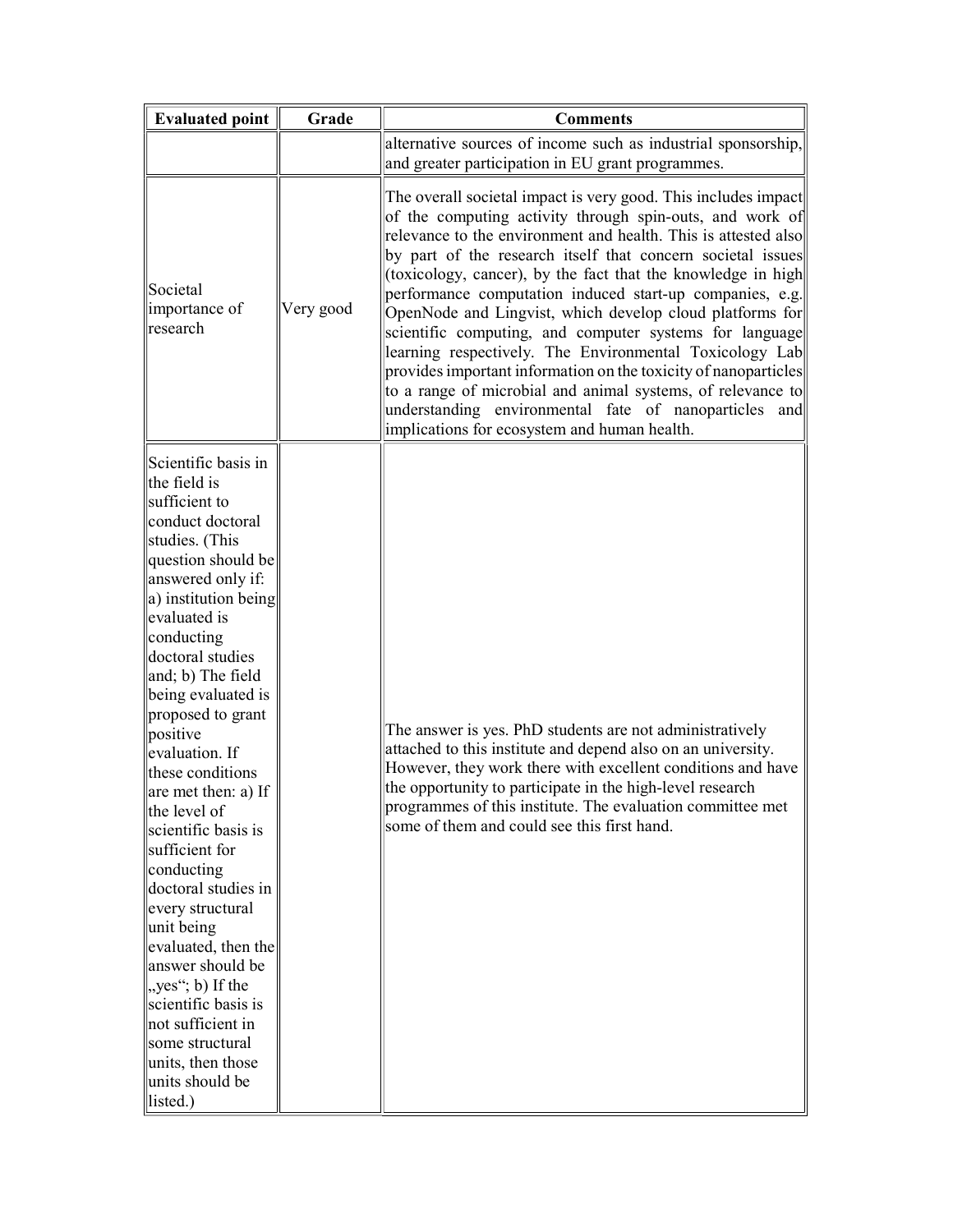## Summary assessment

| <b>Evaluated point</b>                                                                                                                                                                                                                                                         | Grade                              | <b>Comments</b>                                                                                                                                                                                                                                                                                                                                                                                                                                                                                                                                                                                                            |
|--------------------------------------------------------------------------------------------------------------------------------------------------------------------------------------------------------------------------------------------------------------------------------|------------------------------------|----------------------------------------------------------------------------------------------------------------------------------------------------------------------------------------------------------------------------------------------------------------------------------------------------------------------------------------------------------------------------------------------------------------------------------------------------------------------------------------------------------------------------------------------------------------------------------------------------------------------------|
| Areas of special<br>note as<br>appropriate<br>(Where necessary<br>indicate sub-<br>fields, assessment<br>criteria, and/or<br>structural units<br>which, in the<br>committee's<br>opinion, were of a<br>notably high<br>level.)                                                 |                                    | Laboratories are well equipped and led by scientist experts in<br>their fields. Large amounts of data are generated and there is<br>an impressive publication record. The NICPB provides a very<br>good location and training for PhD students. That Estonia is<br>about to join CERN is a very significant development for the<br>NICPB.                                                                                                                                                                                                                                                                                  |
| Areas in need of<br>improvement as<br>appropriate<br>(Where necessary<br>indicate sub-fields<br>of the field being<br>evaluated,<br>lassessment<br>criteria, and/or<br>structural units<br>which, in the<br>lcommittee's<br>opinion, revealed<br>significant<br>shortcomings.) |                                    | The financing of the institute is a concern. The position of the<br>NICPB within the Estonian research system needs to be<br>assessed and clarified so that it is eligible to receive base<br>funding for maintenance and infrastructure. As far as high<br>energy is concerned, this is not an isolated problem at the<br>international level: the CERN community has to collaborate<br>with the whole scientific community everywhere and to find a<br>way to do it. All relevant actors in Estonia, and in particular<br>institute itself, should participate<br> the<br>in<br>necessarily<br>constructive discussions. |
| Assessment<br>proposal to the<br>Minister of<br>Education and<br>Research                                                                                                                                                                                                      | To grant<br>positive<br>evaluation | An impressive organization carrying out high-level research of<br>fundamental and practical significance. It plays a unique role<br>in Estonia.                                                                                                                                                                                                                                                                                                                                                                                                                                                                            |